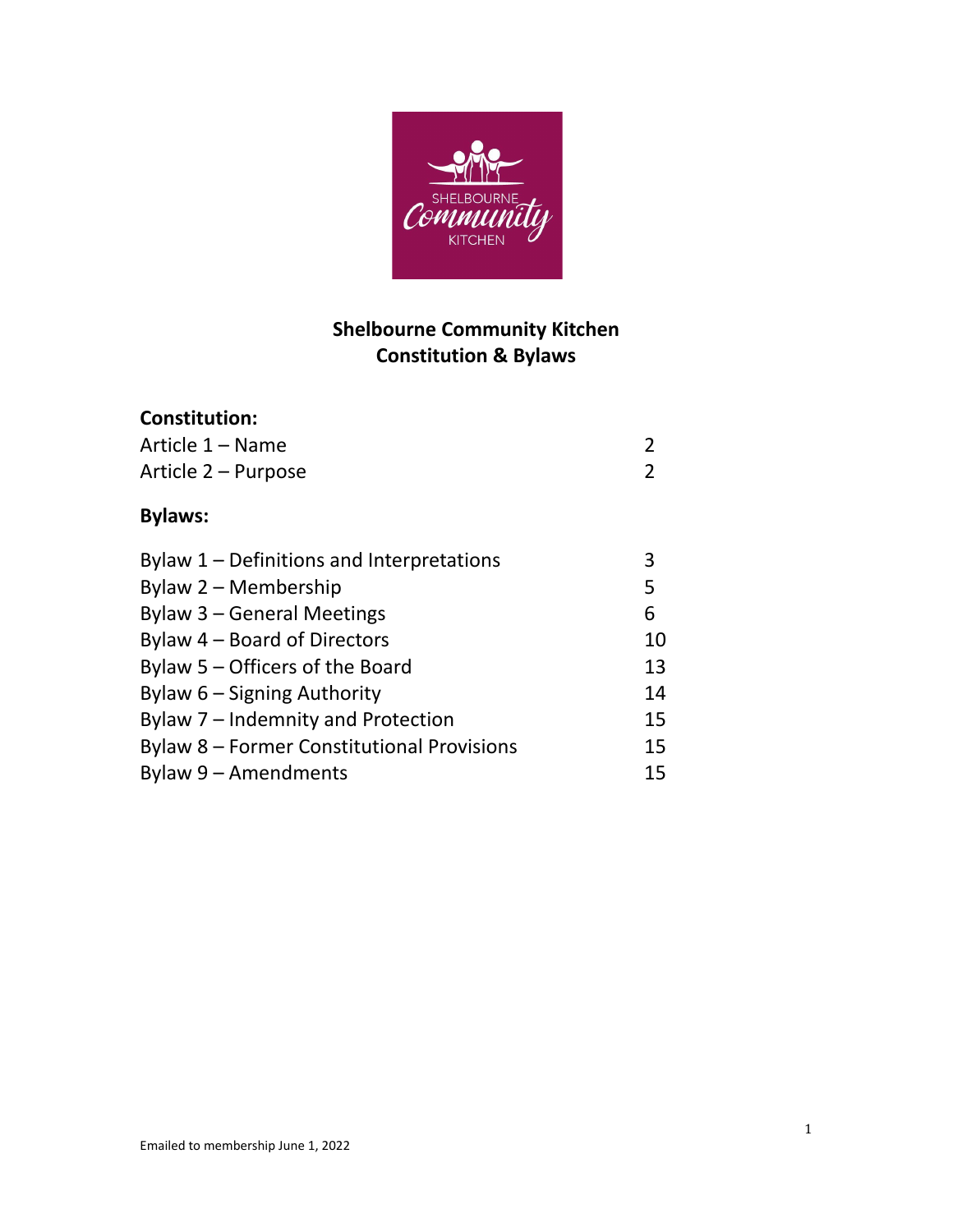#### **SHELBOURNE COMMUNITY KITCHEN SOCIETY CONSTITUTION**

- 1. The name of the Society is Shelbourne Community Kitchen Society.
- 2. The purpose of the Society is to assist people struggling with food security by providing healthy food and creating community through a broadly supported neighbourhood center that:
	- a. gathers small groups of people to prepare and share healthy meals together;
	- a. provides healthy food at no or low cost;
	- b. develops gardens where people work together as a community to grow food for themselves and others;
	- c. serves as a compassionate resource to guide people to other community, spiritual and social supports.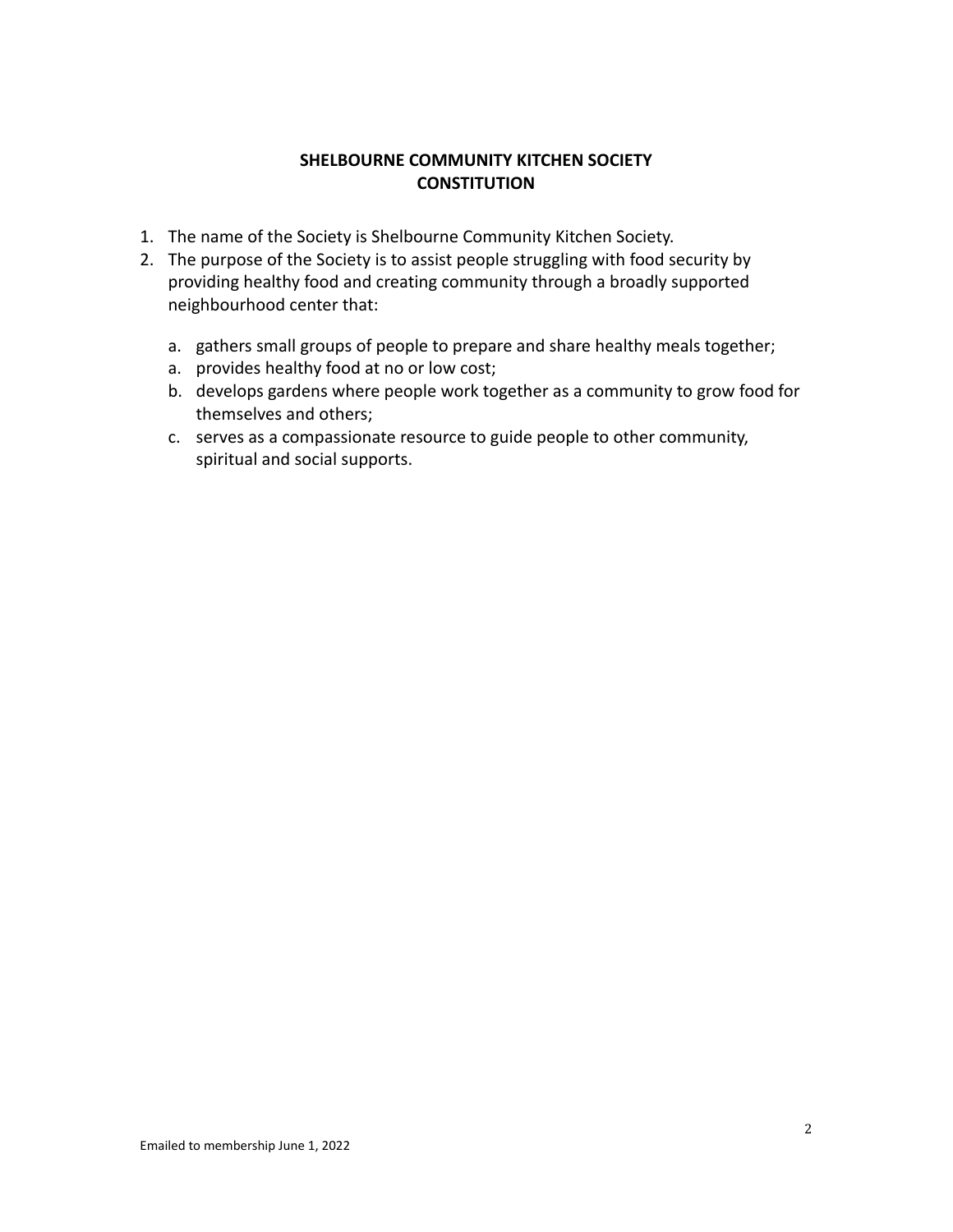#### **Bylaws of Shelbourne Community Kitchen Society (the "Society")**

# **Part 1 — Definitions and Interpretations**

#### **Definitions**

**1.1** In these Bylaws:

"**Act**" means the Societies Act of British Columbia as amended from time to time.

"**Board**" means the Directors of the Society.

"**Bylaws**" means these Bylaws as altered from time to time.

#### **Definitions in Act apply**

**1.2** The definitions in the Act apply to these Bylaws.

#### **Conflict with Act or regulations**

**1.3** If there is a conflict between these Bylaws and the Act or the regulations under the Act, the Act or the regulations, as the case may be, will prevail.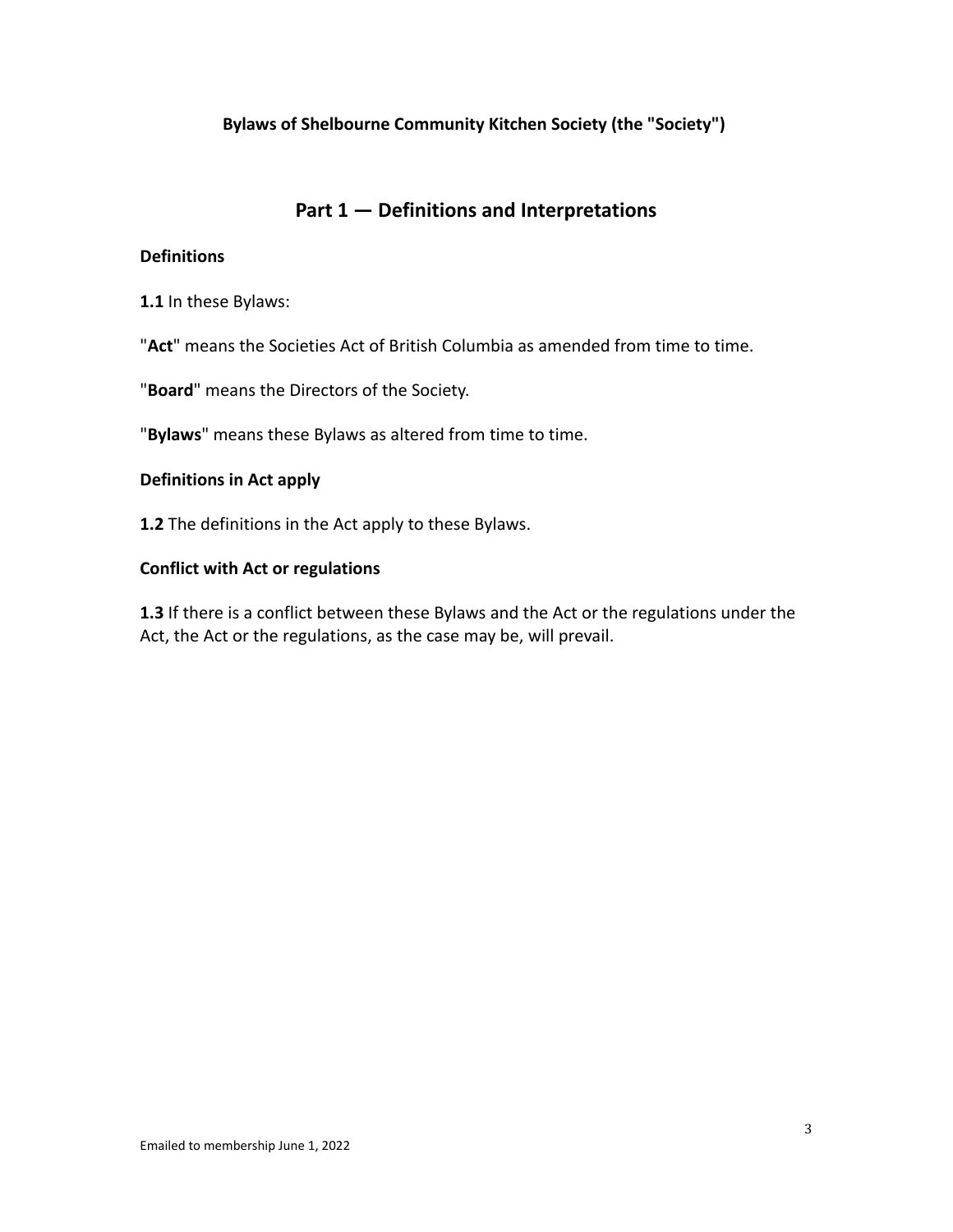# **Part 2 — Membership**

**2.1** A person who applies to the Board for membership in the Society and who agrees to support the purpose, the bylaws and policies of the Society, becomes a member at the time of the Board's acceptance of that application.

**2.2** Annual membership dues shall be determined by the Board.

**2.3** To vote at a meeting of the Society, a person must have been a member of the Society for at least thirty (30) days prior to the date of the meeting.

#### **Member Records**

**2.4** A member of a society may, without charge, inspect a record the Society is required to keep under the following sections of the Act: 20 (1) [*Records to be kept*], 24 [*Inspection of Records*] and 25 [*Inspection of register of members may be restricted*].

#### **Termination of membership**

**2.5 (1)** A member's membership in the Society terminates when:

- a. the member's term of membership, if any, expires,
- b. the membership terminates in accordance with the bylaws (see 2.6, 2.7),
- c. the member resigns,
- d. the member dies or, in the case of a partnership or corporation, dissolves,
- e. the member has been inactive for 2 years,
- f. the member is expelled in accordance with 2.8 of these bylaws.

**(2)** Unless the bylaws provide otherwise, the rights of a person as a member of a society, including any rights in the property of the society, cease to exist when the person's membership in the society terminates.

#### **Member not in good standing**

**2.6** A member is not in good standing if the member:

- a. fails to pay the member's annual membership dues, if any, and the member is not in good standing for so long as those dues remain unpaid, or
- a. fails to comply with these bylaws, or
- b. fails to adhere to the policies of the Society, or
- c. fails to act in the best interests of the Society, including failure to act in accordance with the member code of conduct.
- **2.7** A voting member who is not in good standing: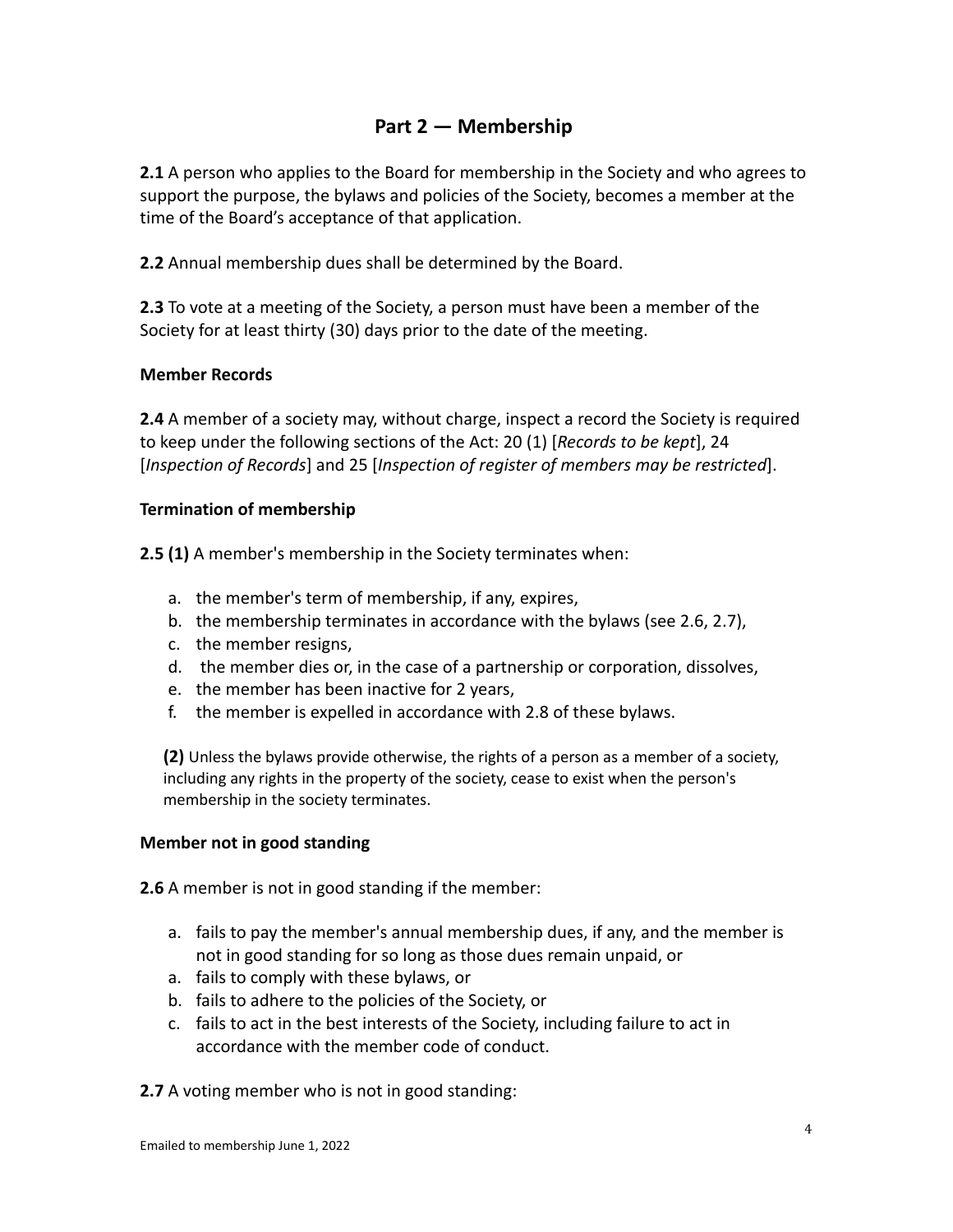- a. may not vote at a general meeting, and
- b. is deemed not to be a voting member for the purpose of consenting to a resolution of the voting members.

#### **Discipline or Expulsion of a member**

**2.8** A member of the Society may be expelled by special resolution (a resolution passed at a general meeting by at least two-thirds of the voting members).

**2.9** Before a member of the Society is expelled, the society must:

- a. send a notice of special resolution for discipline or expulsion accompanied by a brief statement of the reasons for the proposed expulsion and
- a. give the member a reasonable opportunity to make representations to the society respecting the proposed discipline or expulsion before the special resolution is put to a vote at a general meeting.

# **Part 3 — General Meetings**

The board of directors of a society may at any time call a general meeting. An Annual General Meeting (AGM) shall be held once in every calendar year and not more than 15 months after the date of adjournment of the last preceding AGM at a time and place the Board determines.

#### **Notice of general meeting**

**3.1** Notice of the date, time and location of the meeting must be:

a. sent by email, to every member of the Society who has provided an email address at least 14 days and not more than 60 days before the meeting,

b. be posted throughout the period commencing at least 21 days before the meeting and ending when the meeting is held, on a website that is maintained by or on behalf of the Society and is accessible to all members of the Society,

**3.2** If an in-person meeting is not feasible for the size of the membership or for other extenuating circumstances, a general meeting may be conducted virtually and for which instructions regarding attendance and participation, including voting, will be provided at the time of notice for that meeting. (Over 250 members is considered a threshold in the Act.) If a general meeting is a virtual meeting, the Society must permit and facilitate participation in the meeting by telephone or other communications means.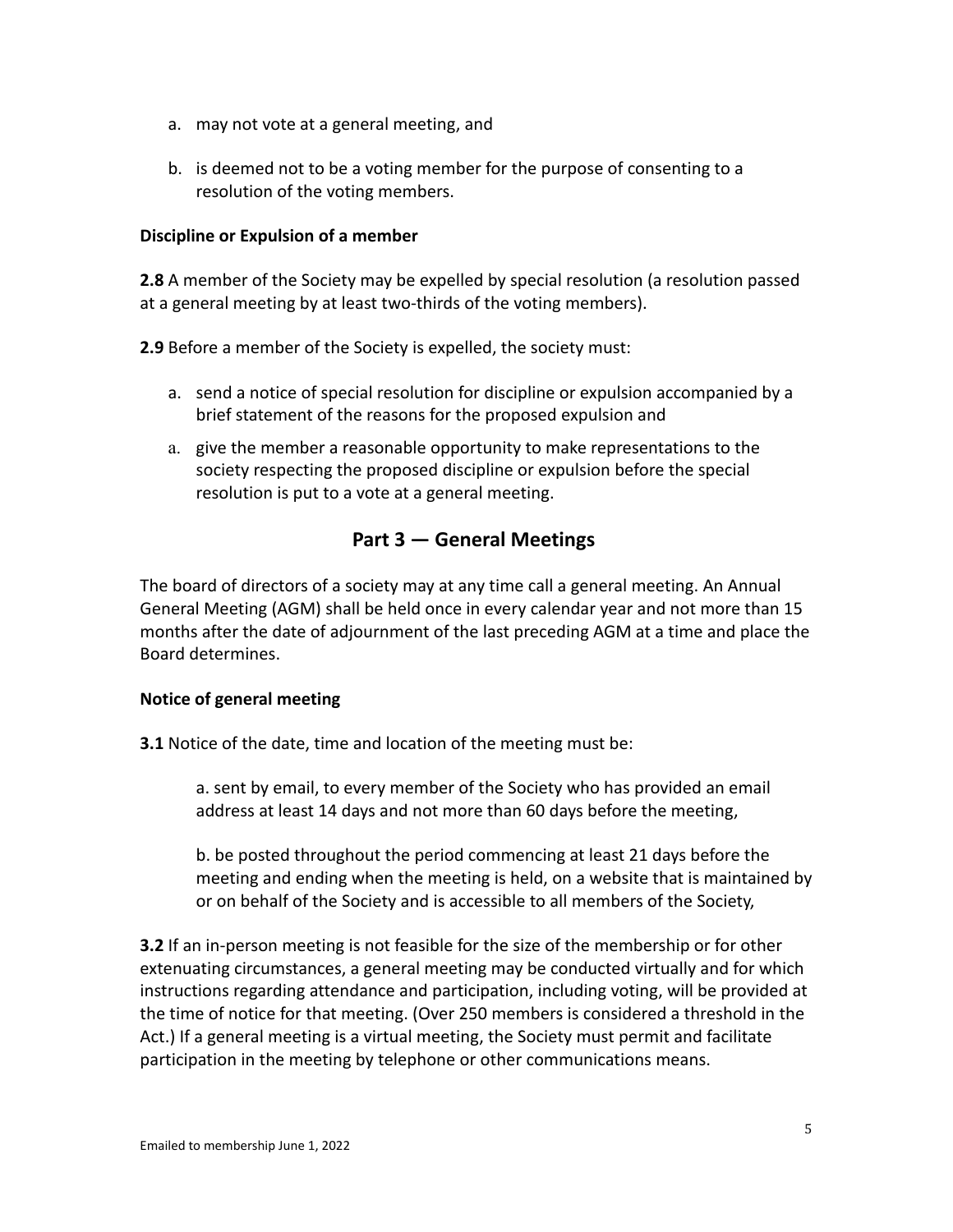**3.3** The accidental omission to send notice of a general meeting to a member, or the non-receipt of notice by a member, does not invalidate any proceedings at the meeting.

#### **Ordinary business at general meeting**

**3.4** At a general meeting, the following business is ordinary business:

- a. adoption of rules of order,
- b. consideration of any financial statements of the Society presented to the meeting,
- c. consideration of the reports, if any, of the directors or auditor,
- d. election of directors,
- e. appointment of an auditor, if any,
- f. business arising out of a report of the directors not requiring the passing of a special resolution.

#### **Notice of special business**

**3.5** A notice of a general meeting must state the nature of any business, other than ordinary business, to be transacted at the meeting in sufficient detail to permit a member receiving the notice to form a reasoned judgment concerning that business.

**3.6** Members may propose a motion for consideration at an Annual General Meeting sending written notice of that resolution no less than 7 days prior to that AGM and with signatures of at least 25 active members.

**3.7** A general meeting, other than an AGM, called to handle a special resolution, must only deal with that special business item and no other business.

#### **Chair of general meeting**

**3.8** The following individual is entitled to preside as the chair of a general meeting:

- a. the individual, if any, appointed by the Board to preside as the chair,
- b. if the Board has not appointed an individual to preside as the chair or the individual appointed by the Board is unable to preside as the chair,

(i) the chairperson, or

- (ii) the vice-chairperson, if the chairperson is unable to preside as the chair, or
- (iii) one of the other directors present at the meeting, if both the chairperson and vice-chairperson are unable to preside as the chair.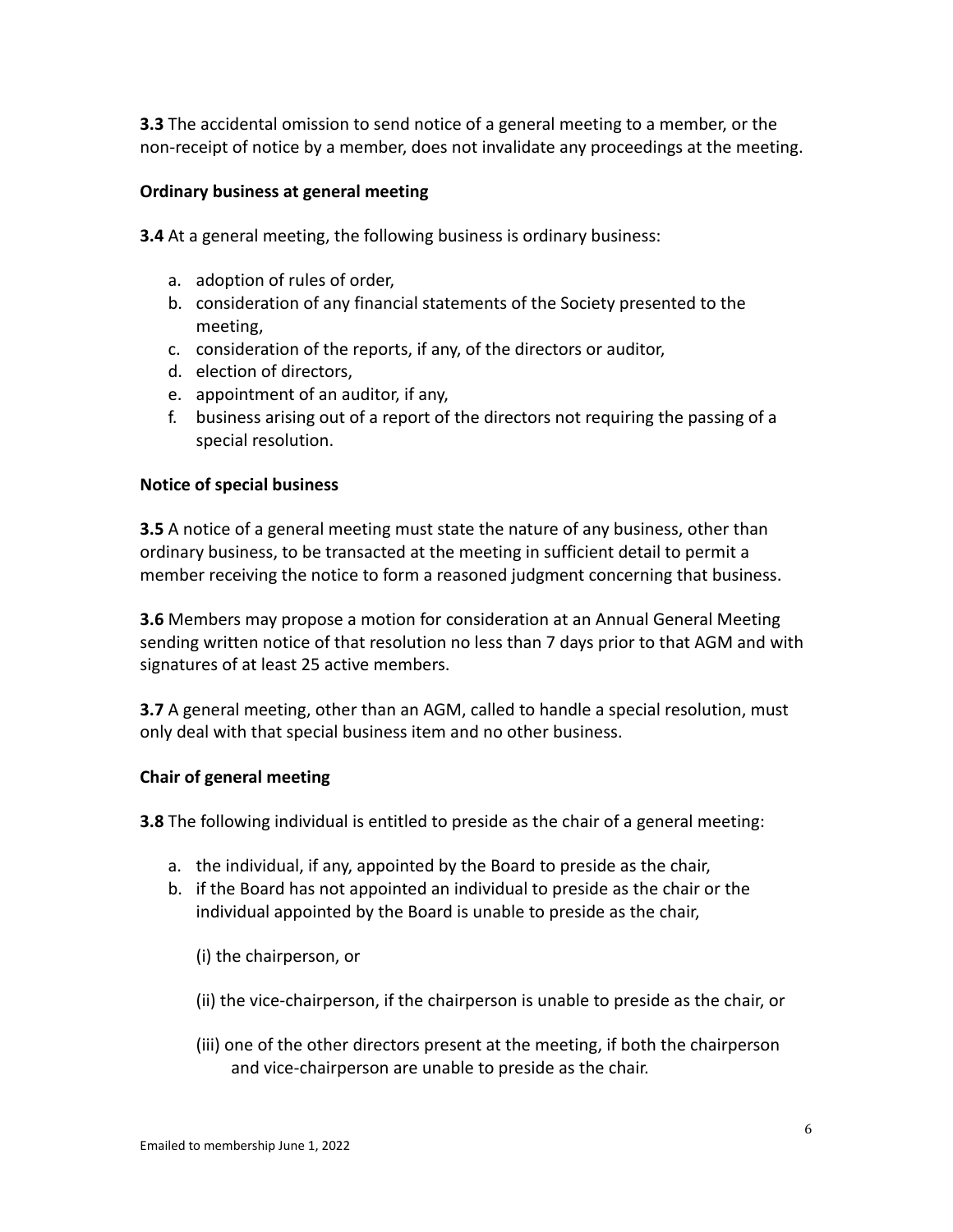(iv) If there is no individual entitled under these Bylaws who is able to preside as the chairperson of a general meeting within 15 minutes from the time set for holding the meeting, the voting members who are present must elect an individual present at the meeting to preside as the chair.

#### **Quorum for general meetings**

**3.9** Business, other than the election of the chair of the meeting and the adjournment or termination of the meeting, must not be transacted at a general meeting unless a quorum of voting members is present.

**3.10** The quorum for the transaction of business at a general meeting is 20.

**3.11** If, within 30 minutes from the time set for holding a general meeting, a quorum of voting members is not present,

- a. in the case of a meeting convened on the requisition of members, the meeting is terminated, and
- b. in any other case, the meeting stands adjourned to the same day in the next week, at the same time and place, and if, at the continuation of the adjourned meeting, a quorum is not present within 30 minutes from the time set for holding the continuation of the adjourned meeting, the voting members who are present constitute a quorum for that meeting.

**3.12** If, at any time during a general meeting, there ceases to be a quorum of voting members present, business then in progress must be suspended until there is a quorum present or until the meeting is adjourned or terminated.

#### **Adjournments of a general meeting**

**3.13** The chair of a general meeting may, or if so directed by the voting members at the meeting, must, adjourn the meeting from time to time and from place to place, but no business may be transacted at the continuation of the adjourned meeting other than business left unfinished at the adjourned meeting.

**3.14** It is not necessary to give notice of a continuation of an adjourned general meeting or of the business to be transacted at a continuation of an adjourned general meeting except that, when a general meeting is adjourned for 30 days or more, notice of the continuation of the adjourned meeting must be given.

#### **Order of business at a general meeting**

**3.15** The order of business at a general meeting is as follows: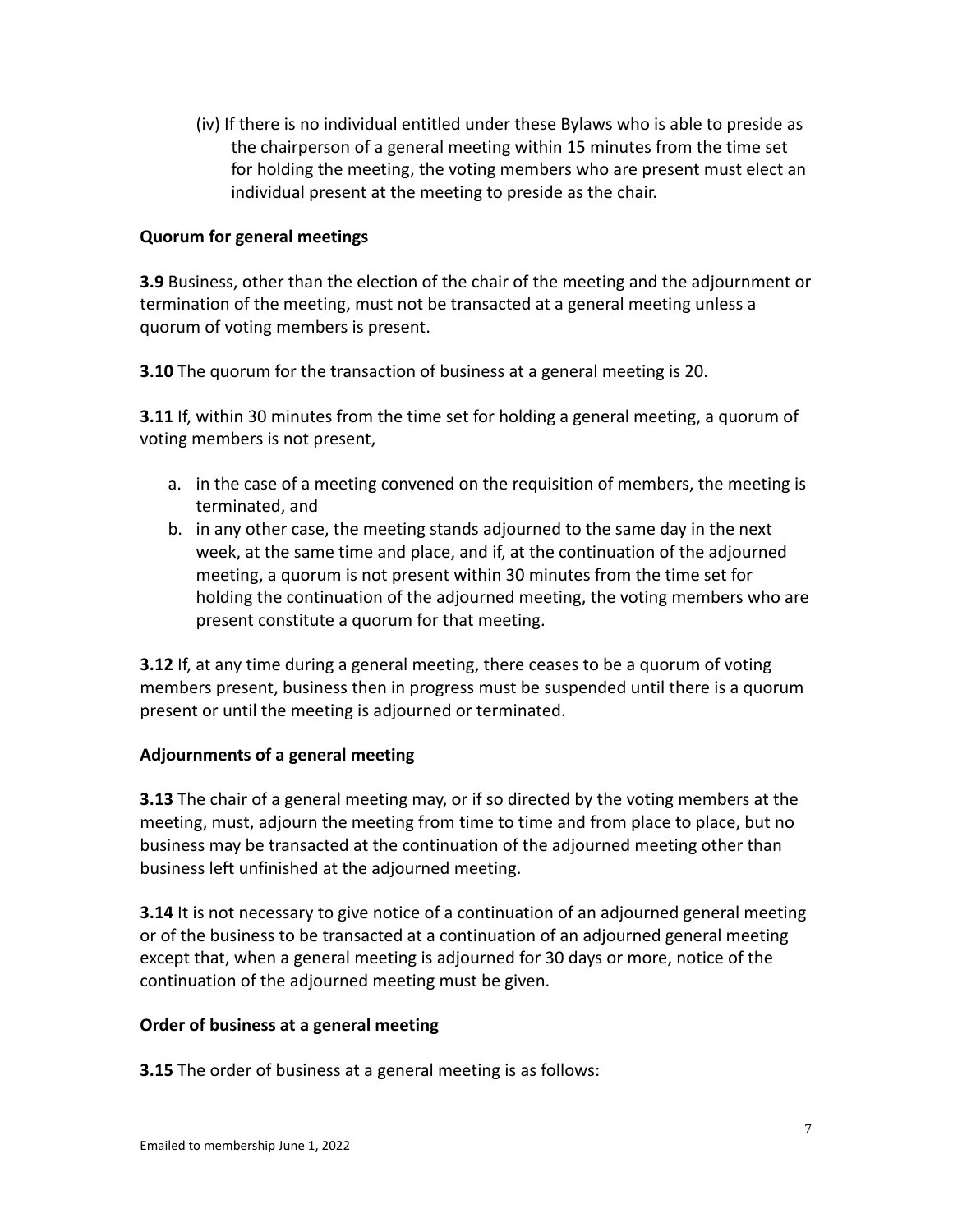- a. elect an individual to chair the meeting, if necessary,
- b. determine that there is a quorum,
- c. approve the agenda,
- d. approve the minutes from the last general meeting,
- e. deal with unfinished business from the last general meeting,
- f. if the meeting is an annual general meeting,
	- (i) receive the directors' report on the financial statements of the Society for the previous financial year, and the auditor's report, if any, on those statements,
	- (iv) appoint an independent auditor, if any;
	- (ii) receive any other reports of directors' activities and decisions since the previous annual general meeting,
	- (iii) elect directors, and
- g. deal with new business, including any matters about which notice has been given to the members in the notice of meeting;
- h. terminate the meeting.

#### **Voting at a general meeting**

**3.16** At a general meeting, voting must be by a show of hands, an oral vote or another method that adequately discloses the intention of the voting members, except that if, before or after such a vote, 2 or more voting members request a secret ballot or a secret ballot is directed by the chair of the meeting, voting must be by a secret ballot.

**3.17** The chair of a general meeting must announce the outcome of each vote and that outcome must be recorded in the minutes of the meeting.

**3.18** Voting by proxy is not permitted.

#### **Resolutions: ordinary and special**

**3.19** A matter to be decided at a general meeting must be decided by ordinary resolution.

**3.20** A matter of special resolution, as required by the Act or these Bylaws, must have two-thirds (2/3) majority to pass. E.g. (a change to bylaws, expulsion of member, real estate).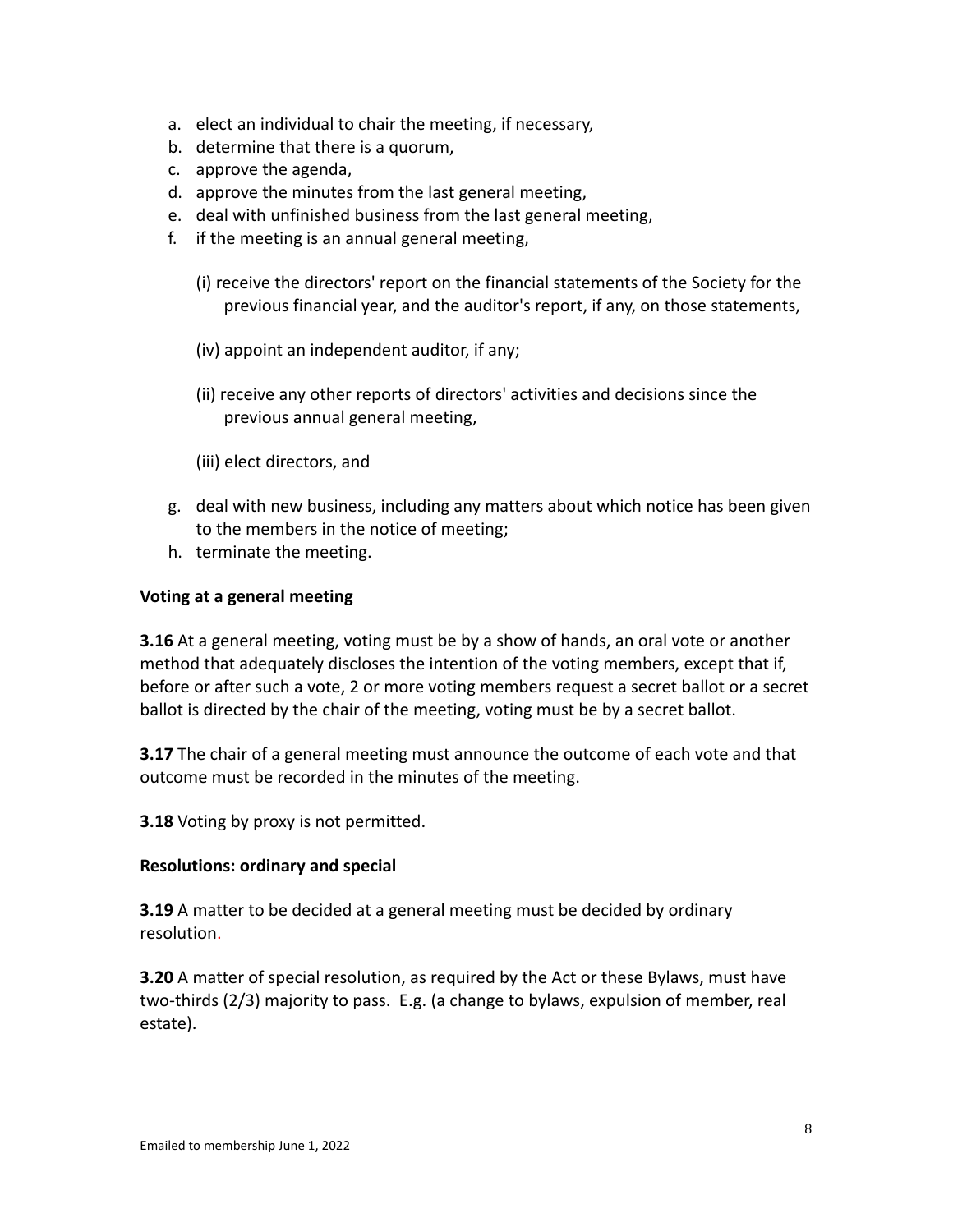#### **Part 4 — Board of Directors**

#### **Number and Eligibility**

**4.1** The Society shall have no fewer than 7 and may have up to 11 directors.

**4.2** Directors must be members of the Society. Directors may not be employed by the Society.

**4.3** To become a director of the Society, an individual must be elected or appointed to that office in accordance with the bylaws.

**4.4** To be qualified to become a Director of the Society, a person must be 18 years of age or older and not have been found by any court to be incapable of managing their own affairs, or convicted of an offence in connection with the promotion, formation or management of a corporation or an unincorporated entity or convicted of an offence involving fraud or is an undischarged bankrupt.

**4.5** All Directors shall submit to a Criminal Record Check prior to assuming their duties.

**4.6** Persons elected or appointed (see 4.11 and 4.12) as a director must give written consent or be present at a general meeting where they accept election or appointment.

**4.7** Directors shall act in accordance with the purposes, bylaws, policies and procedures of the Society and in accordance with the Act.

**4.8** A Director who is absent without valid reason for three (3) consecutive meetings of the Board, disqualifies himself/herself from the Board.

**4.9** Directors may not be remunerated in any capacity; however, directors may be reimbursed for necessary, reasonable and receipted expenses incurred while acting on behalf of the Society.

**4.10** Directors and senior managers shall disclose to the Board all material interests in matters that might conflict with their duties with the society. Such a disclosure must be evidenced in the minutes of the Board meeting or in written notice to the Society.

#### **Election or appointment of directors**

**4.11** At each annual general meeting, the members in good standing must elect directors of the Board whose eligibility has been verified by the Nominations Committee. Active Partner organizations, stakeholders and members may recommend a representative to the Nominations Committee in order to determine the nominee's eligibility prior to the AGM.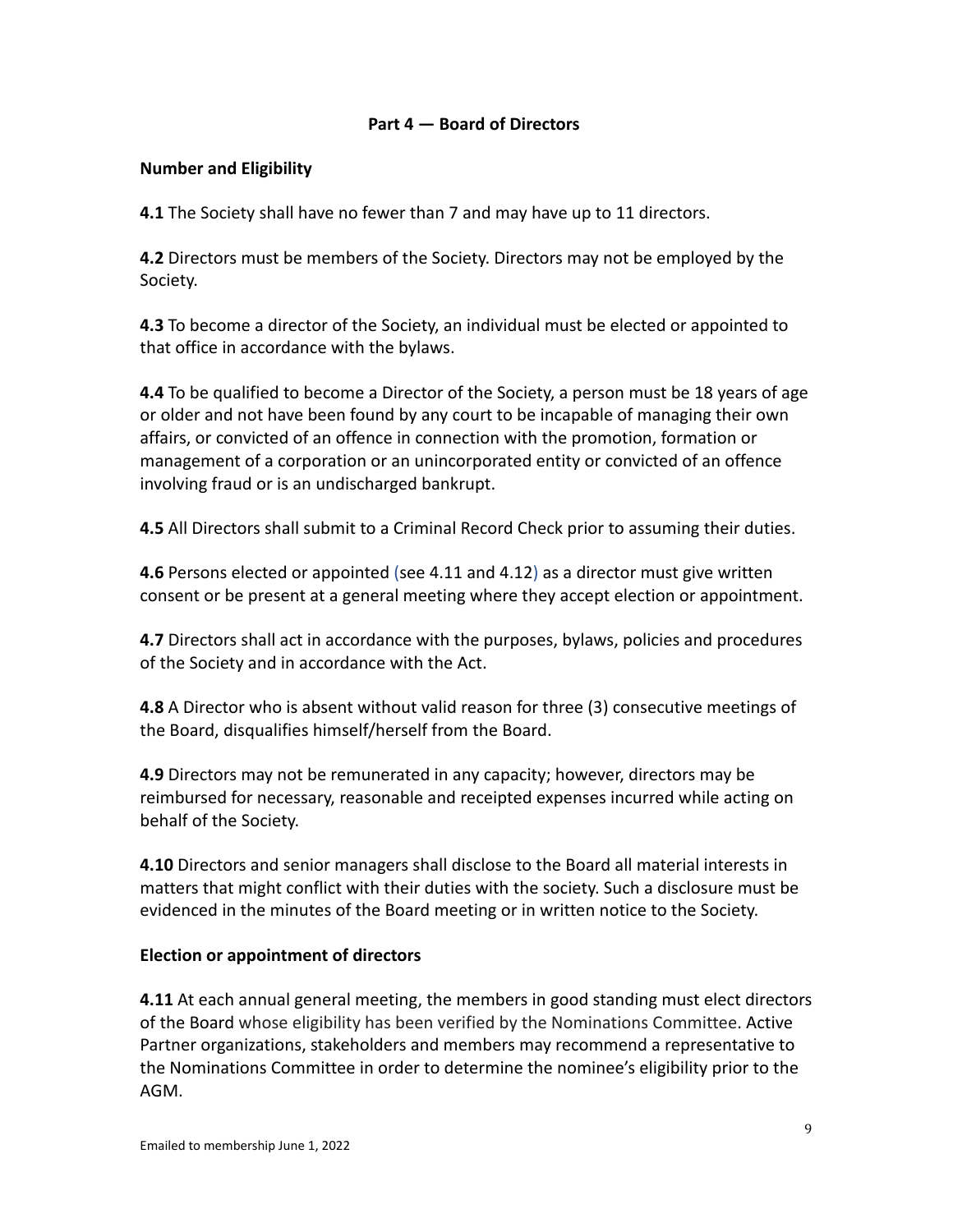#### **Vacancy on the Board**

**4.12** The Board may, at any time, appoint a member as a director to fill a vacancy that arises on the Board as a result of the resignation, death or incapacity of a director during the director's term of office. A director so appointed holds office only until the conclusion of the next annual general meeting of the Society, but is eligible for election at that meeting. The dates of the term will be noted in the minutes of the annual general meeting.

#### **Term of Office**

**4.13** Director positions are to have a term of 2 years, with half of the directors elected in even years and half in odd years. Term of office expires at the close of the next annual general meeting after the director's designation, election.

**4.14** Directors may serve up to 3 consecutive terms. Former directors may stand for election after one (1) year off the board.

#### **Meetings of the Board**

**4.15** The Board of Directors shall meet at least quarterly at such a time as may be determined by the Board. Special meetings of the Board may be called by the Chairperson, by a vote of the executive or by written request to the Chairperson from at least 50% of the Board. In all cases reasonable effort must be given to allow all directors to be involved.

**4.16** A directors' meeting may be called by the chairperson or by any 2 other directors.

**4.17** At least 2 days' notice of a directors' meeting must be given unless all the directors agree to a shorter notice period.

**4.18** The accidental omission to give notice of a directors' meeting to a director, or the non-receipt of a notice by a director, does not invalidate proceedings at the meeting.

**4.19** The quorum for the transaction of business at a directors' meeting is a majority of the directors.

**4.20** A Board member, the Program Director or the Acting Program Director may request the Chairperson to act on business which cannot be postponed until the next scheduled meeting of the Board and which may be conducted by electronic voting or email. The results of an email vote shall be read into the minutes of the next regular meeting of the directors.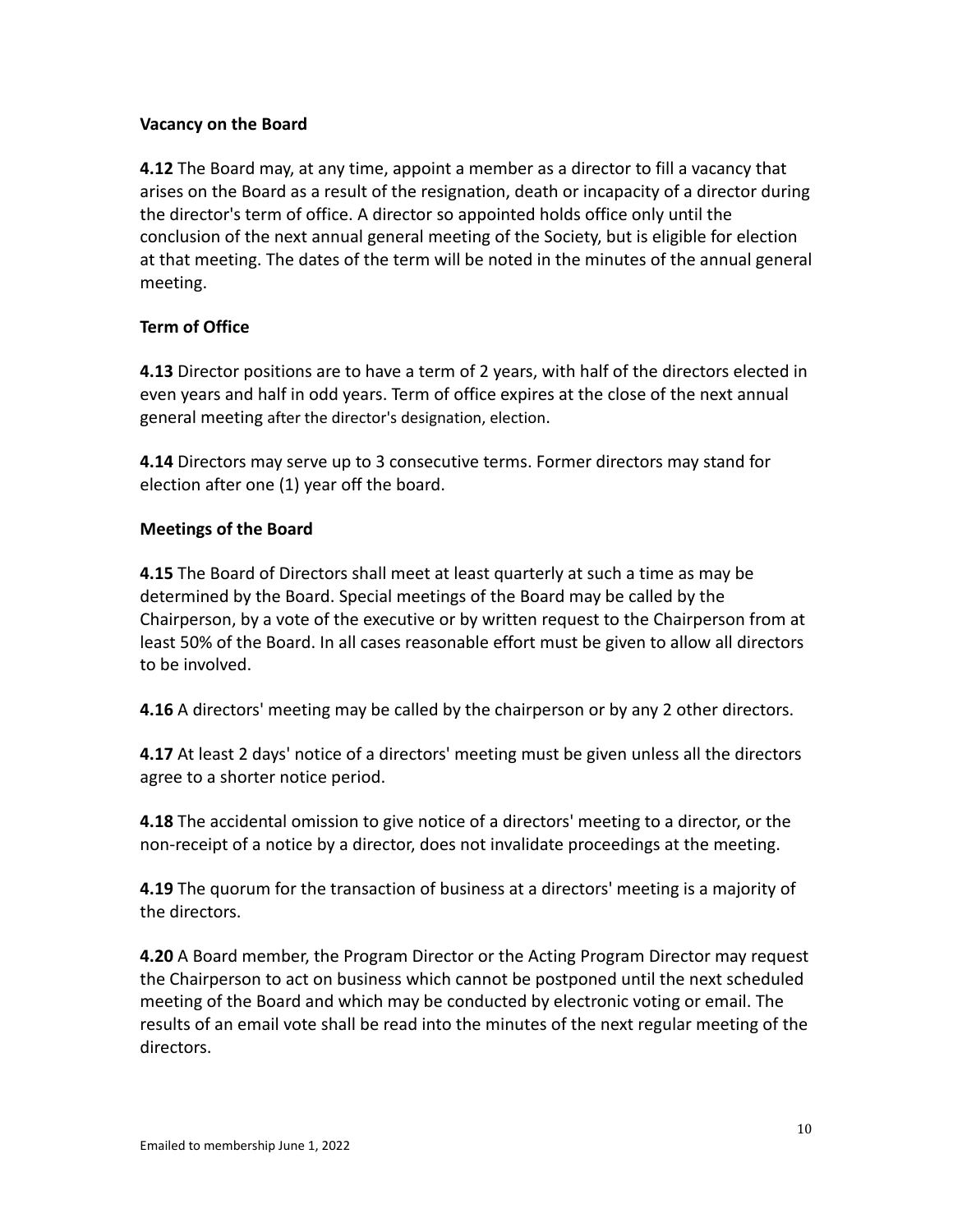#### **Authority of the Board**

**4.21** The Board of Directors shall have the governance and oversight of the affairs of the Society and shall possess the same powers as the Society at duly called meetings of the Board.

**4.22** The Board may make such rules and regulations as it may deem necessary and expedient to carry out the purposes and objectives of the Society and may repeal, amend or re-enact any policies and procedures that may serve that purpose.

**4.23** The Board shall, at the Annual General Meeting, recommend an independent auditor to the AGM who will provide an annual review or audit of the accounts of the Society that shall be presented to the following AGM.

**4.24** The Board may invest or re-invest funds and monies in any securities or investments in which a trustee may, according to the current laws, invest.

**4.25** The Board may authorize the Officers (Executive) to act in its stead between meetings or during such period as may be determined in advance by the Board.

**4.26** The Society is not obligated to accept any donation, gift, bequest or device that it does not wish to accept, or that is subject to any term or condition that, in the opinion of the Board, is contrary to the objectives and purposes of the Society.

**4.27** The Board may, within reason and from time to time, determine whether and to what extent and at what times and places and under what conditions or regulations the accounts and books of the Society may be open to inspection by members of the Society or members of the general public.

**4.28** If the directors deem it necessary for the Society or its members, they may restrict access to the register of members through a directors' resolution if the directors are of the opinion that the inspection would be harmful to the Society or to the interests of one or more of its members. (Section 25 of the Societies Act)

**4.29** The records and books of account shall be kept at such a place as the Board deems fit as long as the records are in the Province of British Columbia. If the records are in electronic form, the Society must provide a computer for inspection of the records. (Section 22 of Societies Act)

**4.30** The Society may borrow money at any time for any consideration that the directors may determine with a resolution. A two-thirds (2/3) vote of the entire number of directors is required to borrow money. Fractions are rounded up in calculating two-thirds of the number of directors.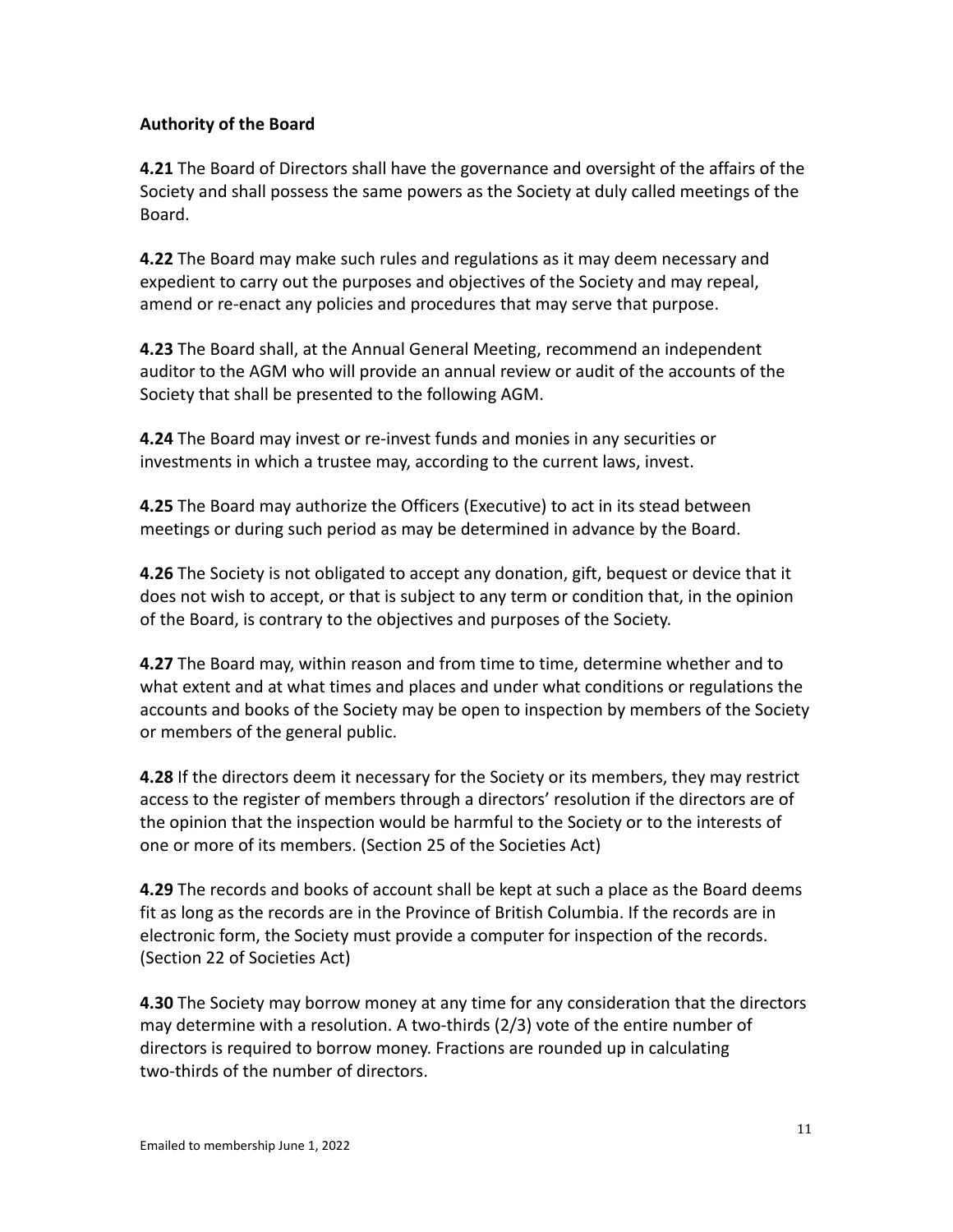**4.31** The Society must have a statement of directors and registered office that sets out the full names and addresses of the directors of the Society. **Removal of directors**

**4.32** (1 )A director of a society may be removed from office

- a. by special resolution, despite any provision of the bylaws, or
- b. without limiting paragraph (a), by the method, if any, provided for in the bylaws.

(2) Unless the bylaws provide otherwise, if a director is removed from office under subsection (1), an individual may be elected or appointed, by ordinary resolution, to serve as director for the balance of the term of the removed director.

# **Part 5— Officers of the Board**

**5.1** At the first directors' meeting following the Annual General Meeting, officers shall be elected or appointed to the following Board positions for a term of one year, and shall constitute the Executive of the Society. A director, other than the chairperson, may hold more than one position:

- a. chairperson,
- b. vice-chairperson,
- c. secretary,
- d. treasurer.

#### **Role of chairperson**

**5.2** The chairperson is the chair of the Board and is responsible for presiding at meetings of the Board and performing such duties as are inherent in the office of chairperson. The Chairperson is the ex-officio member of all committees of the Board.

#### **Role of vice-chairperson**

**5.3** The vice-chairperson is the vice-chair of the Board and is responsible for carrying out the duties of the chairperson if the chairperson is unable to act.

#### **Role of secretary**

**5.4** The secretary is responsible for doing, or making the necessary arrangements for, the following:

- a. issuing notices of general meetings and directors' meetings,
- b. taking minutes of general meetings and directors' meetings,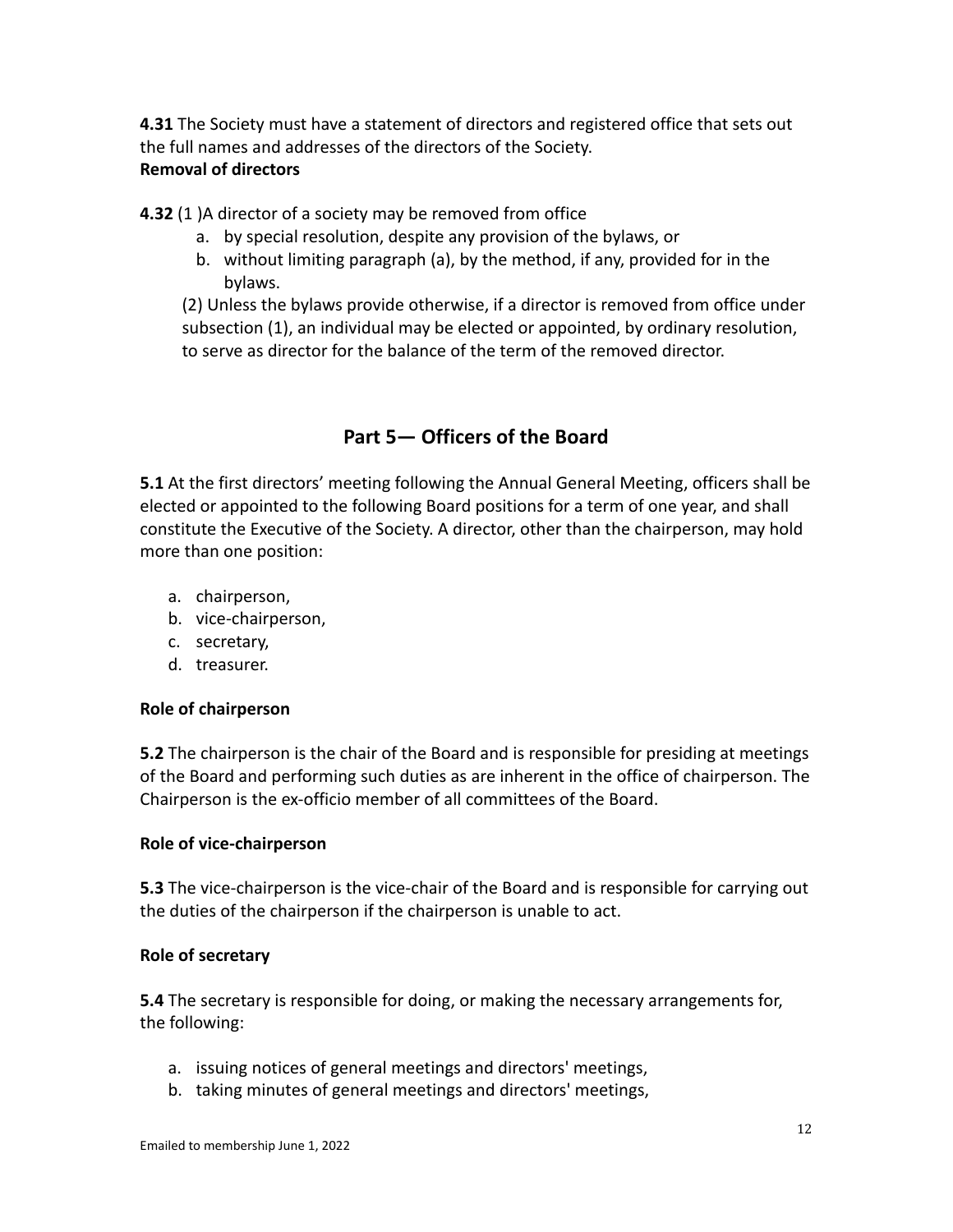- c. keeping the records of the Society in accordance with the Act,
- d. conducting the correspondence of the Board,
- e. filing the annual report of the Society and making any other filings with the registrar under the Act.

#### **Recording secretary**

**5.5** The directors may appoint a person, who need not be a director, as recording secretary to assist the secretary in performance of the secretary's duties.

#### **Absence of secretary from meeting**

**5.6** In the absence of the secretary and the recording secretary from a meeting, the Board must appoint another individual to act as secretary at the meeting.

#### **Role of treasurer**

**5.7** The treasurer is responsible for doing, or making the necessary arrangements for, the following:

- a. receiving and banking monies collected from the members or other sources, monitoring the expenditure of funds and making sure that financial affairs of the Society are handled with efficiency,
- b. keeping accounting records in respect of the Society's financial transactions,
- c. preparing the Society's financial statements and an annual budget,
- d. making the Society's filings respecting taxes,
- e. reporting in writing to the regular meeting of the Board of Directors and annually to the Annual General Meeting.

# **Part 6 Signing Authority**

**6.1** A contract or other record to be signed by the Society must be signed on behalf of the Society

- a. by the chairperson, together with one other director,
- b. if the chairperson is unable to provide a signature, by the vice-chairperson together with one other director,
- c. if the chairperson and vice-chairperson are both unable to provide signatures, by any 2 other directors, or
- d. in any case, by one or more individuals authorized by the Board to sign the record on behalf of the Society.